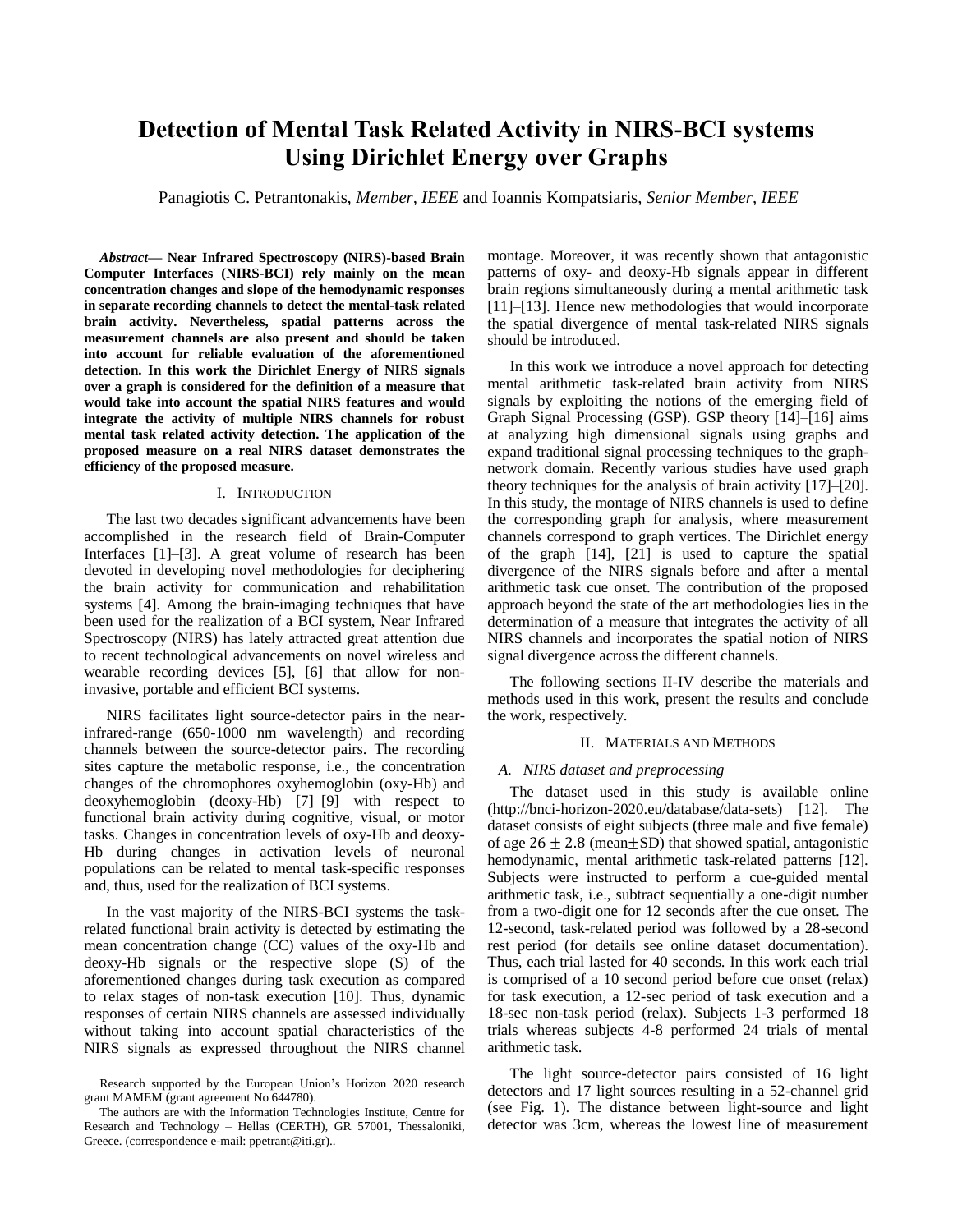

Fig. 1. Source-detector configuration. Red cycles represent light source whereas empty cycles represent light detectors. Source-detector distance is 3 cm. **X** symbol represents a measurement channel (Fp1 association with the measurement channels is illustrated).

channels was aligned with the Fp1-Fp2 line (Fp1 channel alignment is shown in Fig. 1). The sampling rate was 10 Hz.

An IIR bandpass filter of order 20 with cut off frequencies of 0.01Hz and 0.09Hz was used to remove the baseline drift and Mayer waves (~0.1Hz) [11]–[13]. Finally, the trial-related signal of all channels was referred to the 10 second baseline interval prior to the task.

#### *B. Graph and Graph Laplacian*

Throughout this paper, a graph is defined as the pair  $G =$  $(V, W)$  where  $V = \{v_1, ..., v_n\}$  is the set of *n* vertices and  $W \in \mathbb{R}^{n \times n}$  is the adjacency matrix of the graph and  $w_{ij} \ge 0$ denoting the weight of the edge  $(i, j) \in \mathcal{E}$  (set of edges) between the vertices  $\mathbf{v}_i, \mathbf{v}_j \in \mathcal{V}$ . Graph G is also considered to be symmetric, i.e.,  $\forall (i, j)$ ,  $w_{ij} = w_{ji}$ . The degree matrix  $D \in \mathbb{R}^{n \times n}$  of a graph is a diagonal matrix with diagonal elements  $D_{ii} = \sum_{j=1}^{n} w_{ij}$ ,  $i = 1, ..., n$ . Finally, the Laplacian matrix  $L \in \mathbb{R}^{n \times n}$  of a graph G is defined as  $L = D - W$ . The Laplacian of a graph is a real, symmetric, positive semidefinite matrix.

#### *C. Graph Construction*

For the estimation of the  $W$  matrix, the Semilocal (SL) approach was adopted as it was proved to be the most efficient among other approaches of  $W$  estimation for brain signals [19].

In a SL graph, only close NIRS measurement channels are connected (with the Euclidian notion of proximity) whereas the weights used correspond to the absolute value of covariance between the measurements of the two channels, i.e.,

$$
W_{ij}^{cov} = \begin{cases} |cov(x_i, x_j)| & \text{if } d(v_i, v_j) \le T_w \\ 0 & \text{otherwise} \end{cases} \tag{1}
$$

where  $x_i$ ,  $x_j$  are the graph signals that correspond to NIRS channels (vertices of the graph) for a specific trial of the task. A signal over a graph G of the NIRS channels is a vector  $x \in$  $\mathbb{R}^n$  that is interpreted as scalar values observed in each vertex-channel  $\mathcal{v}_i \in \mathcal{V}, i = 1, ..., n.$   $d(\mathcal{v}_i, \mathcal{v}_j)$  is the Euclidean distance between the NIRS measurement channels-vertices (Fig. 1). Finally,  $T_w$  is the distance threshold that was used to determine the proximity threshold criterion.



Fig. 2. (a) Concentration changes of oxy-Hb of trial=11 of subject 2 of each one of the 52 channels vs. time. (b) The estimated Dirichet Energy (normalized in the range [0,1]) for the respective trial. Red vertical line corresponds to the cue onset.

After experimentation, we set  $T_w = 4.5$  cm. Furthermore, for the  $W^{c\tilde{o}\nu}$  estimation the first two trials (approximately 10% of the trials) from each subject were used. The final  $W^{cov}$  resulted from the mean between the two trial-referred matrices. Finally, weights were normalized in the range  $[0, 1].$ 

#### *D. Dirichlet Energy*

In GSP theory the notion of smoothness of a graph signal  $\boldsymbol{x}$  is expressed via the *p*-Dirichlet form of  $\boldsymbol{x}$  which is defined as [14], [21]:

$$
E_p(x) = \frac{1}{p} \sum_{i \in \mathcal{V}} \|\nabla_i x\|_2^p. \tag{2}
$$

When  $p = 2$  then:

$$
E_2(\mathbf{x}) = \sum_{(i,j)\in\mathcal{E}} w_{ij} (x_i - x_j)^2 = \mathbf{x}^T L \mathbf{x},
$$
 (3)

that is, the graph laplacian quadratic form, which, thoughout this work, will be denoted as the Dirichlet energy  $(E)$  of  $\mathbf{x}$ . If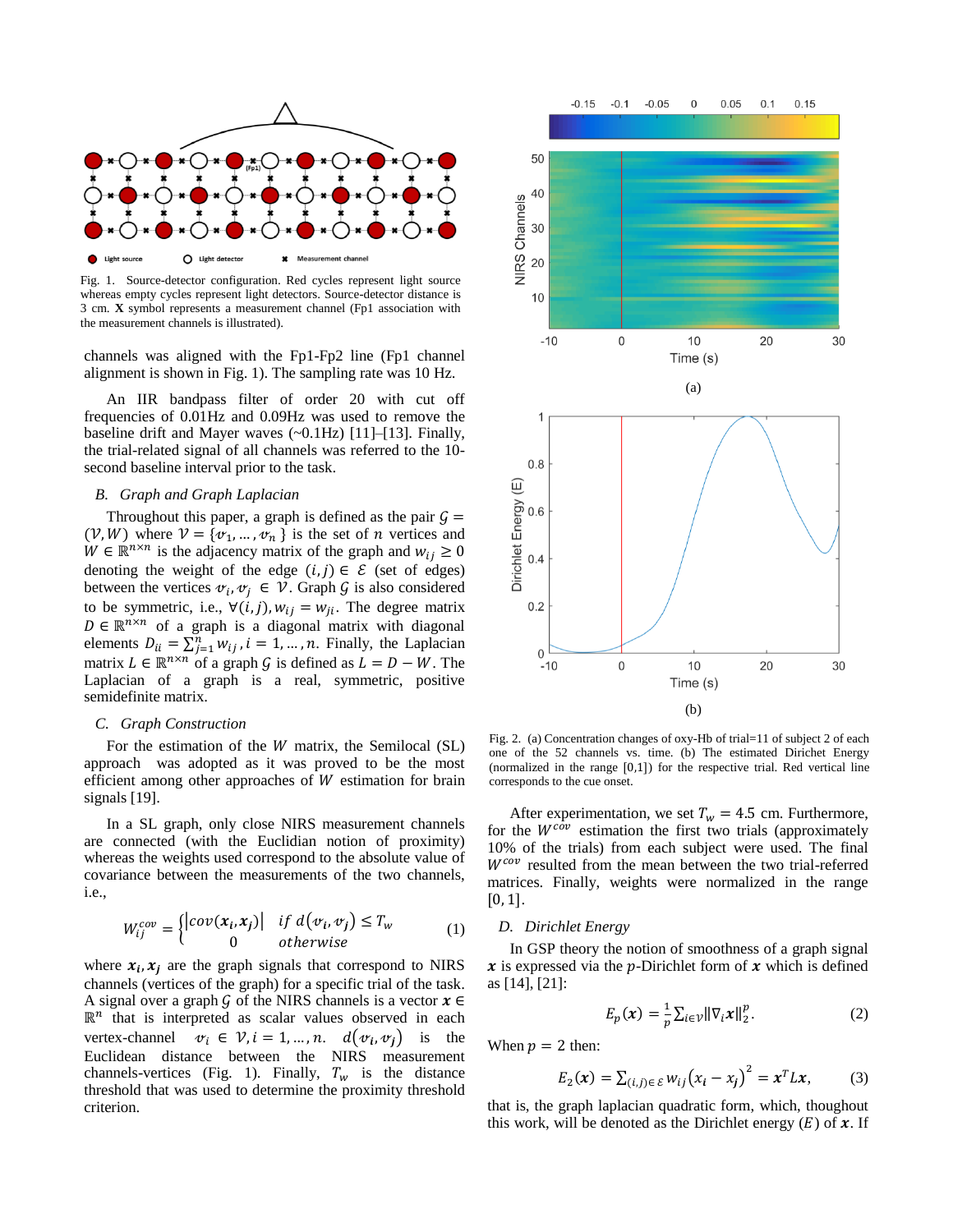

Fig. 3. The estimated Dirichet Energy (normalized in the range [0,1]) measure for oxy-Hb for trials 3-18 of subject 2. Red vertical line corresponds to cue onset.



Fig. 4. The estimated mean Dirichet Energy (normalized in the range [0,1]) measure for all trials of all eight subjects (upper left:subject 1, lower right:subject 8). Red vertical lines corresponds to cue onset.

x is constant across all vertices of the graph then  $E = 0$ . In general  $E$  is small when the signal  $x$  has similar values in neighboring vertices, i.e., the signal  $x$  is smooth. In essence  $E$ is a measure of how much a graph signal changes with respect to the network. In the NIRS case it is a measure of how much a NIRS signal changes with respect to the channel montage. Thus, it is expected that  $E$  will be approximately zero when no mental-task is executed, thus no oxy-Hb or deoxy-Hb concentration changes are detected across NIRS channels. In the other hand  $E$  is expected to maximize within the task execution period.

## III. RESULTS

Figure 2 shows the concentrations changes of oxy-Hb for all NIRS channels across time (Fig. 2a) and the



Fig. 5. Boxplots of the Dirichet Energy measure (normalized in the range [0,1]) for all trials of all eight subjects averaged within eight 5-second segments for (a) oxy-Hb and (b) deoxy-Hb.concentrations

corresponding  $E$  measure (Fig. 2b) for the respective mental arithmetic task trial of subject 2 of the dataset. Despite the fact that the graph NIRS signal  $x$  is smooth during the pretask period (10-sec period before red line) concentration changes start to vary after cue onset, leading to a more diverge texture of the graph signal. As expected, this spatial channel-oriented divergence is captured by the Dirichlet Energy measure which start to increase after the cue onset and decreases later on. It is noteworthy that despite the fact that the task execution period last for 12 seconds after cue onset, the spatial divergence last even after that time frame, entering the subsequent 18-second relax stage.

Figure 3 depicts the  $E$  measure for all task execution trials 3 to 18 (the first two trials are excluded as they were reserved for the estimation of graph weights, see Section II) of subject 2. Despite the fact that the Dirichlet Energy is maximized in different time bins during the mental task execution (or even after that) it is consistently very low during relax, pre-task period.